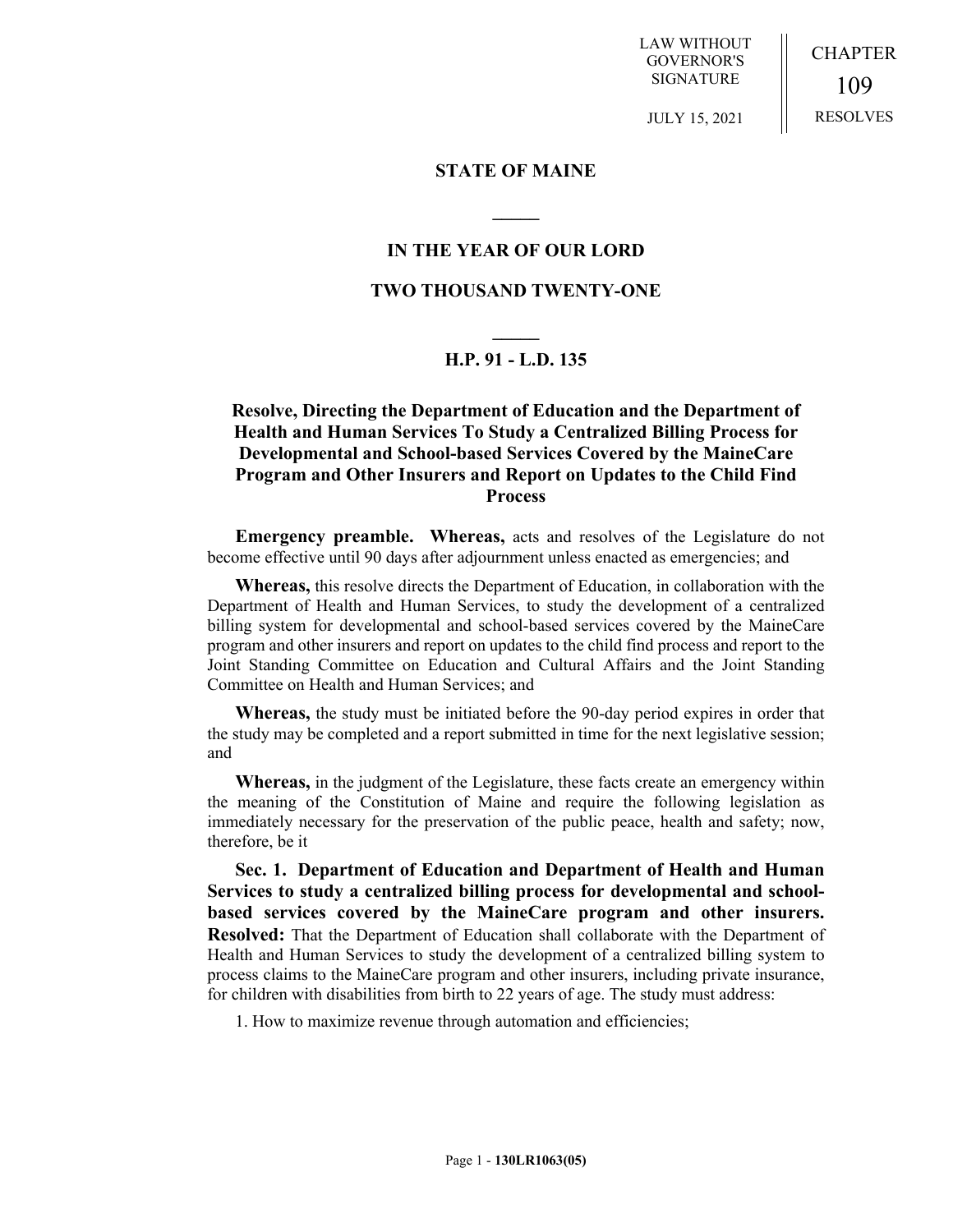2. What services are currently billed, what services are not currently billed but are covered by the MaineCare program or private insurance and could be billed, what services are coverable by Medicaid programs but are not currently covered by the MaineCare program and how to align service definitions;

3. How a centralized billing system could best be designed to be accessible and userfriendly for school administrative units;

4. Examples of other states with centralized billing systems, including but not limited to New Hampshire and New York, using data and information provided by a statewide education policy research institute and other 3rd-party entities, as available;

5. Options for the development of a billing system through a 3rd party or through state agencies, such as the Department of Health and Human Services, the Department of Education or the Department of Administrative and Financial Services;

6. How seed money is currently used to fund MaineCare-covered school-based services; and

7. How special purpose preschools could maintain their own separate billing system if a centralized system is implemented.

**Sec. 2. Report. Resolved:** That the Department of Education and the Department of Health and Human Services shall report to the Joint Standing Committee on Education and Cultural Affairs and the Joint Standing Committee on Health and Human Services no later than February 1, 2022 on the study under section 1. The Joint Standing Committee on Education and Cultural Affairs may report out a bill related to the report to the Second Regular Session of the 130th Legislature.

**Sec. 3. Department of Education to report on updates to child find. Resolved:** That the Department of Education, in collaboration with the Department of Health and Human Services, shall report to the Joint Standing Committee on Education and Cultural Affairs and the Joint Standing Committee on Health and Human Services no later than February 1, 2022 on efforts to develop, improve and oversee the implementation of the statewide child find plan. The report must include, but is not limited to:

1. Meetings and recommendations from the state interagency coordinating council described under 20 United States Code, Section 1441;

2. Updates on current child find initiatives;

3. An examination, including a review of criteria used by other jurisdictions, of how the State can move forward on expanded eligibility criteria to enable more children with less significant developmental delays to be served;

4. Ways to access, leverage and enhance the Department of Health and Human Services' Child Development Services System referral system;

5. Current initiatives and future plans to improve support for children who are referred but not found eligible for services;

6. Data regarding the correlation, if any, between the provision of early intervention services and the need for services later in life;

7. Any applicable memoranda of agreement between the Department of Education and the Department of Health and Human Services; and